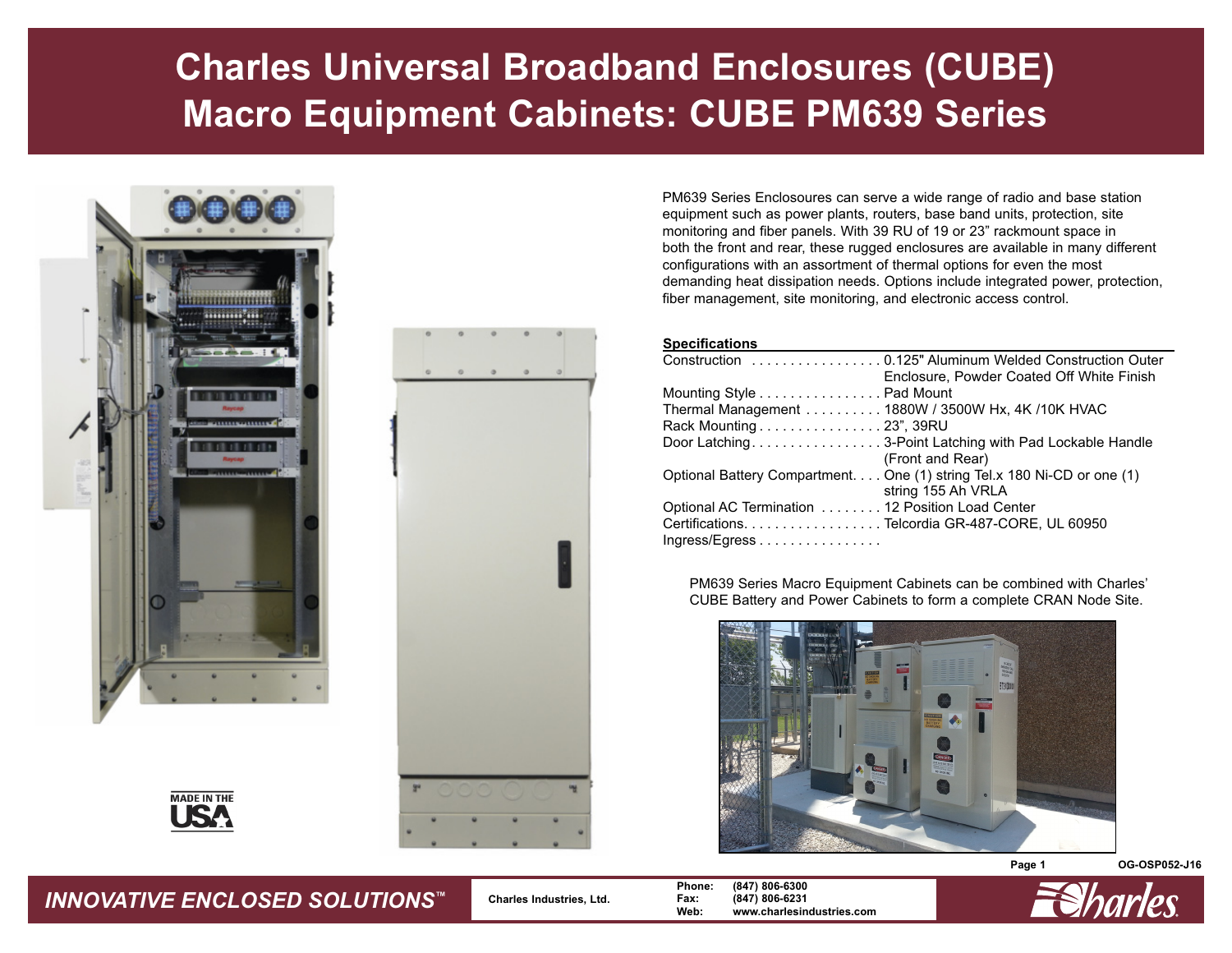| <b>Charles Part #</b> | Overall<br><b>Dimensions</b> | <b>RU</b>       | <b>Mounting Rails</b>            | <b>Equipment</b><br><b>Chamber Door</b> | Equip.<br>Chamber<br>Dim. (in) | <b>Battery</b><br>Chamber<br>Dim. (in) | Handoff<br><b>Chamber</b><br>Dim. (in) | Load<br>Center | <b>Thermal Specs</b>          | Weight<br><b>Empty</b> | Weight<br>w/Ni-Cd<br><b>Battery</b> | Product<br><b>Series</b> |
|-----------------------|------------------------------|-----------------|----------------------------------|-----------------------------------------|--------------------------------|----------------------------------------|----------------------------------------|----------------|-------------------------------|------------------------|-------------------------------------|--------------------------|
| CUBE-PM63912JN1       | 74x32x32                     | 39              | (2) 23" Fixed Rail               | Front & Rear                            | 73x32x32                       | None                                   | None                                   | None           | <b>4K BTU HVAC</b>            | 425                    |                                     | PM639                    |
| CUBE-PM63912KN1       | 74x32x32                     | 39              | (2) 23" Fixed Rail               | Front & Rear                            | 73x32x32                       | None                                   | None                                   | None           | 4K BTU DC Powered HVAC        | 425                    |                                     | PM639                    |
| CUBE-PM63912LN1       | 74x32x32                     | 39              | $(2)$ 23" Fixed Rail             | Front & Rear                            | 73x32x32                       | None                                   | None                                   | None           | 10K BTU DC Powered HVAC       | 450                    | $\overbrace{\phantom{12322111}}$    | PM639                    |
| CUBE-PM63915LN1       | 74x32x32                     | 39              | (2) 23" Fixed Rail               | Front & Rear Pnl                        | 73x32x32                       | None                                   | None                                   | None           | 10K BTU DC Powered HVAC       | 450                    | $\overbrace{\phantom{12322111}}$    | PM639                    |
| CUBE-PM63915LN2       | 74x32x32                     | 39              | (2) 23" Fixed Rail               | Front & Rear Pnl                        | 73x32x32                       | None                                   | None                                   | None           | 10K BTU DC Powered HVAC       | 490                    | $\overline{\phantom{m}}$            | PM639                    |
| CUBE-PM63912LN2       | 74x32x32                     | 39              | (2) 23" Fixed Rail               | Front & Rear                            | 73x32x32                       | None                                   | None                                   | None           | 10K BTU DC Powered HVAC       | 490                    | $\overline{\phantom{0}}$            | PM639                    |
| CUBE-PM63912LN3       | 74x32x32                     | 39              | $(2)$ 23" Fixed Rail             | Front & Rear Pnl                        | 73x32x32                       | None                                   | None                                   | None           | 10K BTU DC Powered HVAC       | 490                    |                                     | PM639                    |
| CUBE-PM63912MC1       | 74x32x32                     | 39              | (2) 23" Fixed Rail               | Front & Rear                            | 73x32x32                       | None                                   | None                                   | None           | 1880W 48VDC HX                | 340                    | $\overline{\phantom{0}}$            | PM639                    |
| CUBE-PM63912MC2       | 74x32x32                     | 39              | (2) 23" Fixed Rail               | Front & Rear                            | 73x32x32                       | None                                   | None                                   | 12 Position    | 1880W 48VDC HX                | 485                    |                                     | PM639                    |
| CUBE-PM63912MN1       | 74x32x32                     | 39              | (2) 23" Fixed Rail               | Front & Rear                            | 73x32x32                       | None                                   | None                                   | None           | 1880W 48VDC HX                | 320                    | $\frac{1}{2}$                       | PM639                    |
| CUBE-PM63912MN2       | 74x32x32                     | 39              | (2) 23" Fixed Rail               | Front & Rear Pnl                        | 73x32x32                       | None                                   | None                                   | None           | 1880W 48VDC HX                | 434                    |                                     | PM639                    |
| CUBE-PM63912MN3       | 74x32x32                     | 39              | (2) 23" Fixed Rail               | Front & Rear Pnl                        | 73x32x32                       | None                                   | None                                   | None           | 1880W 48VDC HX                | 394                    |                                     | PM639                    |
| CUBE-PM63912TN1       | 74x32x32                     | 39              | (2) 23" Fixed Rail               | Front & Rear                            | 73x32x32                       | None                                   | None                                   | None           | 3500W 48VDC HX                | 450                    | $\overbrace{\phantom{123221111}}$   | PM639                    |
| CUBE-PM63912TN2       | 74x32x32                     | 39              | $(2)$ 23" Fixed Rail             | Front & Rear                            | 73x32x32                       | None                                   | None                                   | None           | 3500W 48VDC HX                | 500                    |                                     | PM639                    |
| CUBE-PM63912TN3       | 74x32x32                     | 39              | (2) 23" Fixed Rail               | Front & Rear                            | 73x32x32                       | None                                   | None                                   | None           | 3500W 48VDC HX                | 560                    |                                     | PM639                    |
| CUBE-PM63912UC1       | 74x32x32                     | 39              | (2) 23" Fixed Rail               | Front & Rear                            | 73x32x32                       | None                                   | None                                   | 12 Position    | 10K BTU AC                    | 450                    |                                     | PM639                    |
| CUBE-PM63912UN1       | 74x32x32                     | $\overline{39}$ | (2) 23" Fixed Rail               | Front & Rear                            | 73x32x32                       | None                                   | None                                   | None           | 10K BTU AC                    | 450                    |                                     | PM639                    |
| CUBE-PM63912UN2       | 74x32x32                     | 39              | (2) 23" Fixed Rail               | Front & Rear Pnl                        | 73x32x32                       | None                                   | None                                   | None           | 10K BTU AC                    | 490                    |                                     | PM639                    |
| CUBE-PM63912UN3       | 74x32x32                     | 39              | (2) 23" Fixed Rail               | Front & Rear                            | 73x32x32                       | None                                   | None                                   | None           | 10K BTU AC                    | 490                    |                                     | PM639                    |
| CUBE-PM63915MN1       | 74x32x32                     | 39              | (2) 23" Fixed Rail               | Front & Rear Pnl                        | 73x32x32                       | None                                   | None                                   | None           | 1880W 48VDC HX                | 320                    |                                     | PM639                    |
| CUBE-PM63915MN2       | 74x32x32                     | 39              | (2) 23" Fixed Rail               | Front & Rear Pnl                        | 73x32x32                       | None                                   | None                                   | None           | 1880W 48VDC HX                | 394                    |                                     | PM639                    |
| CUBE-PM63915MN3       | 74x32x32                     | 39              | (2) 23" Fixed Rail               | Front & Rear Pnl                        | 73x32x32                       | None                                   | None                                   | None           | 1880W 48VDC HX                |                        | $\overline{\phantom{0}}$            | PM639                    |
| CUBE-PM63915UN3       | 74x32x32                     | 39              | (2) 23" Fixed Rail               | Front & Rear Pnl                        | 73x32x32                       | None                                   | None                                   | None           | 10K BTU AC                    | 490                    | $\overline{\phantom{0}}$            | PM639                    |
| CUBE-PM63912US2       | 74x32x32                     | 39              | (2) 23" Fixed Rail               | Front & Rear                            | 73x32x32                       | None                                   | None                                   | None           | 10K BTU AC                    |                        | $\overline{\phantom{0}}$            | PM639                    |
| CUBE-PM63912YJ2       | 74x32x32                     | $\overline{39}$ | (2) 23" Fixed Rail               | Front & Rear                            | 73x32x32                       | None                                   | None                                   | None           | (2) 10K BTU AC                | 670                    |                                     | PM639                    |
| CUBE-PM63912YN1       | 74x32x32                     | 39              | (2) 23" Fixed Rail               | Front & Rear                            | 73x32x32                       | None                                   | None                                   | None           | (2) 10K BTU AC                | 620                    |                                     | PM639                    |
| CUBE-PM63922JN1       | 89x32x32                     | $\overline{39}$ | (2) 23" Fixed Rail               | Front & Rear                            | 73x32x32                       | 15x32x32                               | None                                   | None           | 4K BTU HVAC                   | 550                    | 907                                 | PM639                    |
| CUBE-PM63922LN1       | 89x32x32                     | 39              | (2) 23" Fixed Rail               | Front & Rear                            | 73x32x32                       | 15x32x32                               | None                                   | None           | (2) 48V 10K BTU AC            | 725                    | 1082                                | PM639                    |
| CUBE-PM63922MC1       | 89x32x32                     | 39              | (2) 23" Fixed Rail               | Front & Rear                            | 73x32x32                       | 15x32x32                               | None                                   | 12 Position    | 1880W 48VDC HX                | 550                    | 907                                 | PM639                    |
| CUBE-PM63922MC2       | 89x32x32                     | 39              | $\overline{(2) 23}$ " Fixed Rail | Front & Rear                            | 73x32x32                       | 15x32x32                               | None                                   | 12 Position    | 1880W 48VDC HX                | 600                    | 957                                 | PM639                    |
| CUBE-PM63922RF2       | 89x32x32                     | 39              | (2) 23" Fixed Rail               | Front & Rear                            | 73x32x32                       | 15x32x32                               | None                                   | 12 Position    | 4K BTU AC & 750W 24VDC HX     | 500                    | 857                                 | PM639                    |
| CUBE-PM63922RF4       | 89x32x32                     | 39              | (2) 23" Fixed Rail               | Front & Rear                            | 73x32x32                       | 15x32x32                               | None                                   | 12 Position    | 4K BTU AC & 750W 48VDC HX     | 550                    | 907                                 | PM639                    |
| CUBE-PM63922RF6       | 89x32x33                     | 39              | (2) 23" Fixed Rail               | Front & Rear                            | 73x32x32                       | 15x32x33                               | None                                   | Intersect      | 4K BTU AC & 750W 24VDC HX     | 650                    | 1007                                | PM639                    |
| CUBE-PM63922RF8       | 89x32x32                     | 39              | (2) 23" Fixed Rail               | Front & Rear                            | 73x32x32                       | 15x32x32                               | None                                   | 12 Position    | 4K BTU AC & 750W 48VDC HX     | 550                    | 907                                 | PM639                    |
| CUBE-PM63922RN1       | 89x32x32                     | $\overline{39}$ | $(2)$ 19" Fixed Rail             | Front & Rear                            | 73x32x32                       | 15x32x32                               | None                                   | None           | 4K BTU AC & 750W 48VDC HX     | 550                    |                                     | PM639                    |
| CUBE-PM63922WC2       | 89x32x32                     | 39              | (2) 23" Fixed Rail               | Front & Rear                            | 73x32x32                       | 15x32x32                               | None                                   | 12 Position    | 1880W 48VDC HX, 10K BTU AC    | 770                    | 1127                                | PM639                    |
| CUBE-PM63926RN1       | 74x32x32                     | 15/23           | (1) 23" Fixed Rail               | Front & Rear                            | 26x32x32                       | 46x32x32                               | None                                   | None           | 48V 4K BTU AC & 750W 48VDC HX | 550                    | $\overline{\phantom{0}}$            | PM639                    |

**Integrated Power Configuration Details for CUBE models on this page are given on pages 3-4**

*INNOVATIVE ENCLOSED SOLUTIONS™* **Charles Industries, Ltd. Phone: (847) 806-6300 Fax: (847) 806-6231 Web: www.charlesindustries.com**

**Page 2**

**OG-OSP052-J16**

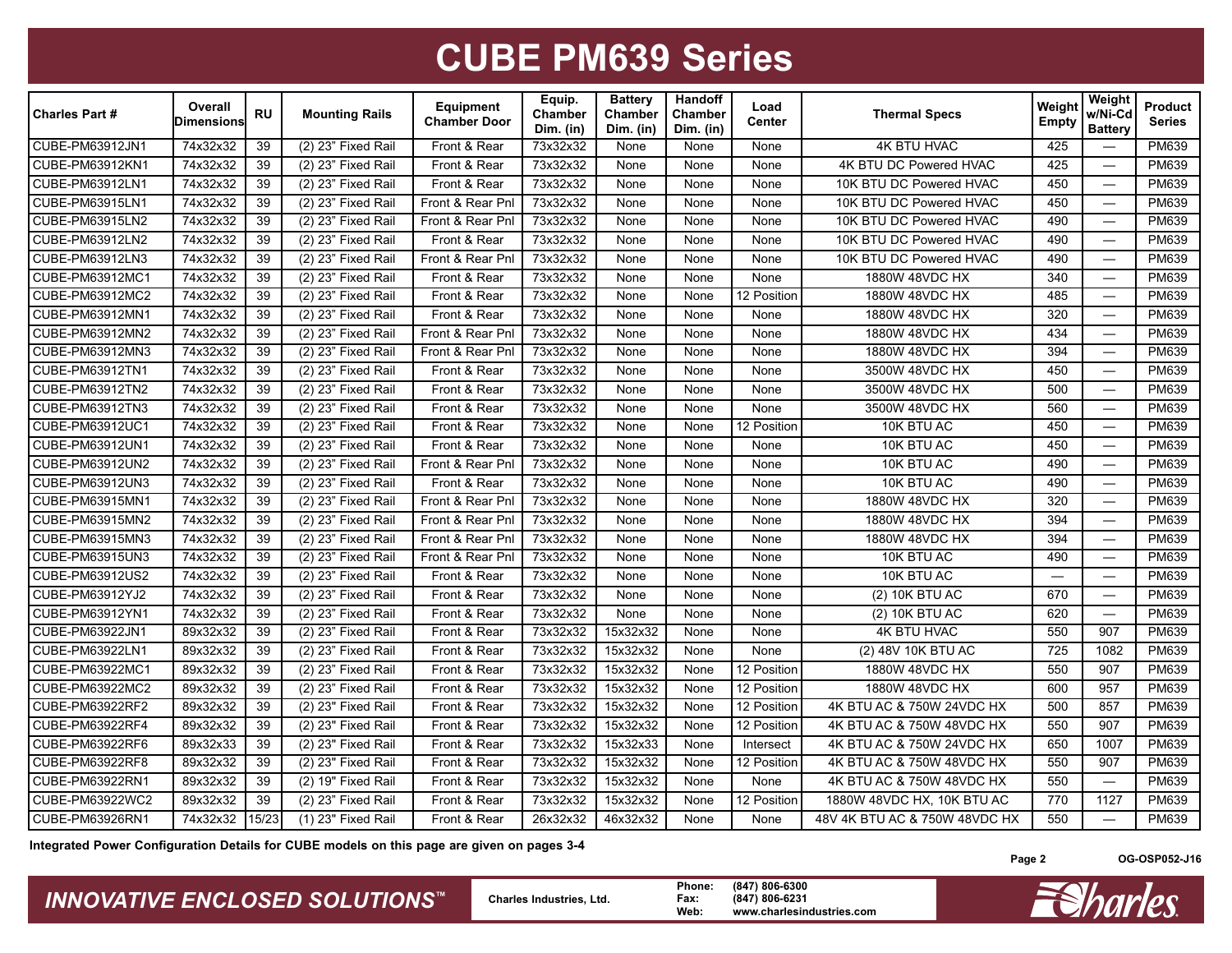### **Integrated Power Configuration Details for CUBE PM639XX Models**

| Charles Part #<br>(CUBE-)  | <b>Integrated Power System</b>                          | Rectifier<br><b>Slots</b> | <b>Rectifiers</b><br>in<br>Configuration Positions | <b>Circuit</b><br><b>Breaker</b> | <b>DC Breakers</b><br>in<br>Configuration                            | <b>GMT</b><br>Positions | <b>AC Input</b><br>Voltage | Load<br><b>Center</b> | <b>Main</b><br><b>Breaker</b> | <b>AC Load</b><br><b>Breakers</b>                            | # Open<br><b>Positions</b> |
|----------------------------|---------------------------------------------------------|---------------------------|----------------------------------------------------|----------------------------------|----------------------------------------------------------------------|-------------------------|----------------------------|-----------------------|-------------------------------|--------------------------------------------------------------|----------------------------|
| PM63912JN1                 | None                                                    | None                      | None                                               | None                             | None                                                                 | None                    | None                       | None                  | None                          | None                                                         | None                       |
| PM63912KN1                 | <b>None</b>                                             | None                      | <b>None</b>                                        | None                             | None                                                                 | None                    | None                       | None                  | None                          | None                                                         | None                       |
| PM63912LN1<br>PM63915LN1   | None                                                    | None                      | None                                               | None                             | None                                                                 | None                    | None                       | None                  | None                          | None                                                         | None                       |
| PM63912LN2<br>PM63915LN2   | GE Infinity S, 48/24V, 400A<br>NES4824-23-AC5-PS8-DC1E  | 8                         | None                                               | 26                               | $(1)$ 3A - Lights<br>(1) 30A for AC                                  | None                    | None                       | None                  | None                          | None                                                         | None                       |
| PM63912LN3                 | Emerson Netsure502, 400A 582136800                      | 11                        | None                                               | 48                               | $(1)$ 3A - Lights<br>(1) 30A for AC                                  | None                    | None                       | None                  | None                          | None                                                         | None                       |
| PM63912MC1                 | None                                                    | None                      | None                                               | None                             | None                                                                 | None                    | None                       | None                  | None                          | None                                                         | None                       |
| PM63912MC2                 | GE Infinity S, 48/24V, 400A<br>NES4824-23-AC1-PS8-DC1E  | 8                         | (4) 50A, 48V                                       | 26                               | $(1)$ 3A - Lights<br>$(1)$ 10A for HX<br>(3) 10A(6) 15A<br>$(2)$ 20A | None                    | 220                        | 12 Pos.               | 125A 2P                       | $(1)$ 15A for GFCI<br>(4) 40A 2P - Rect                      | 3                          |
| PM63912MN1<br>PM63915MN1   | None                                                    | None                      | None                                               | None                             | None                                                                 | None                    | None                       | None                  | None                          | None                                                         | None                       |
| PM63915MN2                 | Emerson Netsure502, 400A 582136800                      | 11                        | None                                               | 48                               | $(1)$ 3A - Lights<br>$(1)$ 10A for HX                                | None                    | 220                        | None                  | None                          | None                                                         | None                       |
| PM63912MN3<br>PM63915MN3   | GE Infinity S, 48/24V, 400A<br>NES4824-23-AC5-PS8-DC1E  | 8                         | None                                               | 26                               | $(1)$ 3A - Lights<br>$(1)$ 10A for HX                                | None                    | None                       | None                  | None                          | None                                                         | None                       |
| PM63912TN1                 | None                                                    | None                      | None                                               | None                             | <b>None</b>                                                          | None                    | None                       | None                  | <b>None</b>                   | None                                                         | None                       |
| PM63912TN2                 | GE Infinity S, 48/24V, 400A<br>NES4824-23-AC5-PS8-DC1E  | 8                         | None                                               | 26                               | $(1)$ 3A - Lights<br>(1) 10A for HX                                  | None                    | None                       | None                  | None                          | None                                                         | None                       |
| PM63912TN3                 | GE Infinity S, 48/24V, 400A<br>NES4824-23-AC5-PS16-DC2E | 16                        | None                                               | 52                               | $(1)$ 3A - Lights<br>$(1)$ 10A for HX                                | None                    | None                       | None                  | None                          | None                                                         | None                       |
| PM63912UC1                 | None                                                    | None                      | <b>None</b>                                        | None                             | <b>None</b>                                                          | None                    | 220                        | 12 Pos.               | 125A 2P                       | (1) 15A for GFCI, (1) 20A 2P - A/C                           | $\overline{9}$             |
| PM63912UN1                 | <b>None</b>                                             | None                      | None                                               | None                             | <b>None</b>                                                          | None                    | None                       | None                  | <b>None</b>                   | <b>None</b>                                                  | None                       |
| <b>PM63915UN3</b>          | Emerson Netsure502, 400A 582136800                      | $\overline{11}$           | None                                               | 48                               | $(1)$ 3A - Lights                                                    | None                    | None                       | None                  | None                          | None                                                         | None                       |
| PM63912UN3 /<br>PM63915UN3 | GE Infinity S, 48/24V, 400A<br>NES4824-23-AC5-PS8-DC1E  | 8                         | None                                               | 26                               | $(1)$ 3A - Lights                                                    | None                    | None                       | None                  | None                          | None                                                         | None                       |
| PM63912US2                 | GE Infinity S, 48/24V, 400A<br>NES4824-23-AC5-PS8-DC1E  | 8                         | None                                               | 26                               | $(1)$ 3A - Lights                                                    | None                    | 220                        | Intersect<br>30 Pos.  | 200A                          | (1) 15A for GFCI, (1) 20A 2P - A/C<br>(4) 40A 2P - Rect      | 19                         |
| PM63912YJ2                 | GE Infinity S, 48/24V, 400A<br>NES4824-23-AC5-PS8-DC1E  | 8                         | None                                               | 26                               | None                                                                 | None                    | 220                        | 20 Pos.               | 200A                          | (1) 15A for GFCI, (1) 20A 2P - A/C<br>(4) 40A 2P - Rect      | $\overline{7}$             |
| PM63912YN1                 | None                                                    | None                      | None                                               | None                             | None                                                                 | None                    | None                       | None                  | None                          | None                                                         | None                       |
| PM63922JN1                 | None                                                    | None                      | None                                               | None                             | None                                                                 | None                    | None                       | None                  | None                          | None                                                         | None                       |
| PM63922LN1                 | None                                                    | None                      | <b>None</b>                                        | None                             | None                                                                 | None                    | <b>None</b>                | None                  | <b>None</b>                   | <b>None</b>                                                  | None                       |
| PM63922MC1                 | <b>None</b>                                             | None                      | <b>None</b>                                        | None                             | <b>None</b>                                                          | None                    | 220                        | 12 Pos.               | 125A 2P                       | $(1)$ 15A for GFCI                                           | 11                         |
| PM63922MC2                 | GE Infinity S, 48/24V, 400A<br>NES4824-23-AC1-PS8-DC1E  | 8                         | $(3)$ 50A, 48V                                     | 26                               | $(1)$ 3A - Lights<br>$(1)$ 10A for HX<br>(2) 20A (2) 100A            | None                    | 220                        | 12 Pos.               | 125A 2P                       | (1) 15A for GFCI<br>(4) 20A 2P - Rect<br>(2) 20A Quad Outlet | 5                          |

**Continued next page**

**Page 3**

**OG-OSP052-J16**

*INNOVATIVE ENCLOSED SOLUTIONS™* **Charles Industries, Ltd. Phone: (847) 806-6300 Fax: (847) 806-6231 Web: www.charlesindustries.com**

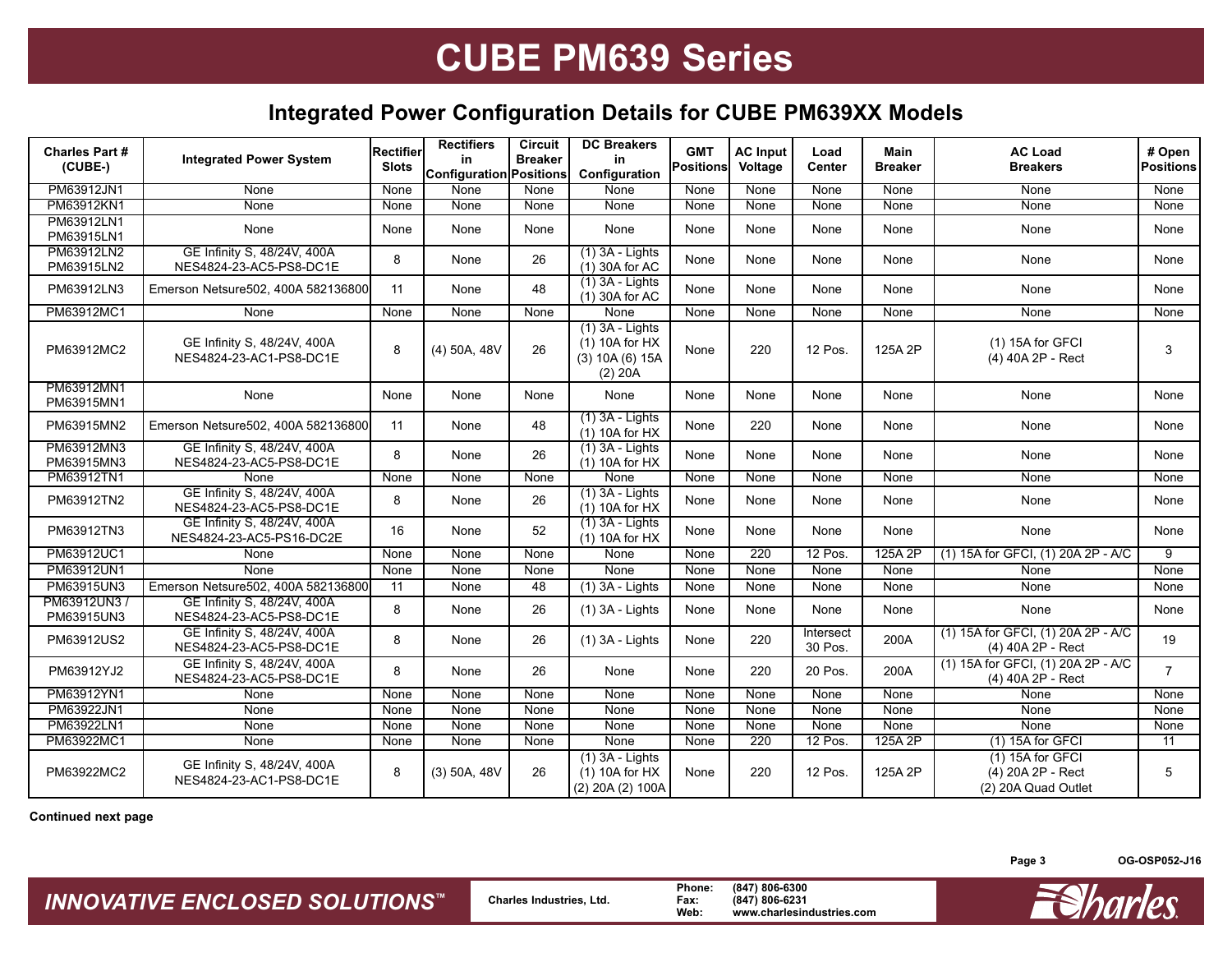| <b>Charles Part #</b><br>$(CUBE-)$ | <b>Integrated Power System</b>                         | <b>Rectifier</b><br><b>Slots</b> | <b>Rectifiers</b><br>in<br><b>Configuration</b> | Circuit<br><b>Breaker</b><br><b>Positions</b> | <b>DC Breakers</b><br>in<br><b>Configuration</b>           | <b>GMT</b><br>Positionsl | <b>AC Input</b><br>Voltage | Load<br>Center                   | <b>Main</b><br><b>Breaker</b> | <b>AC Load</b><br><b>Breakers</b>                                                    | # Open<br><b>IPositions</b> |
|------------------------------------|--------------------------------------------------------|----------------------------------|-------------------------------------------------|-----------------------------------------------|------------------------------------------------------------|--------------------------|----------------------------|----------------------------------|-------------------------------|--------------------------------------------------------------------------------------|-----------------------------|
| PM63922RF2                         | None                                                   | None                             | None                                            | None                                          | None                                                       | None                     | 220                        | 12 Pos.                          | 125A 2P                       | $(1)$ 15A for GFCI<br>$(1)$ 20A - A/C, $(2)$ 40A 2P                                  | 6                           |
| PM63922RF4                         | None                                                   | None                             | None                                            | None                                          | None                                                       | None                     | 220                        | 12 Pos.                          | 125A 2P                       | $(1)$ 15A for GFCI<br>$(1)$ 20A - A/C                                                | 10                          |
| PM63922RF6                         | Eltek Compact, 24V<br>CC9S-BPL-VVS                     |                                  | $(3)$ 60A, 24V                                  | 4                                             | $(1)$ 3A - Lights<br>(2) 60A                               | 20                       | 220                        | 200A Power<br>Transfer<br>Center | 200A                          | $(1)$ 15A for GFCI<br>(1) 15A for Heater<br>(2) 2P 40A - Rect, (1) 20A - A/C         | 23                          |
| PM63922RF8                         | Eltek Compact, 200A, 48V<br>CK3S-ANN-VC                | 3                                | None                                            | 4                                             | $(1)$ 3A - Lights<br>(1) 100A                              | 10                       | 220                        | 12 Pos.                          | 125A 2P                       | $(1)$ 15A for GFCI<br>(1) 20A - A/C, (1) 60A 2P - Rect                               | 8                           |
| PM63922RN1                         | None                                                   | None                             | None                                            | None                                          | None                                                       | None                     | None                       | None                             | None                          | None                                                                                 | None                        |
| PM63922WC2                         | GE Infinity S, 48/24V, 400A<br>NES4824-23-AC1-PS8-DC1E | 8                                | $(3)$ 50A, 48V                                  | 26                                            | $(1)$ 3A - Lights<br>$(1)$ 10A for HX<br>(2) 20A, (2) 100A | None                     | 220                        | 12 Pos.                          | 125A 2P                       | $(1)$ 15A for GFCI, $(1)$ 20A 2P for A/C<br>(4) 20A 2P - Rect<br>(2) 20A Quad Outlet | 3                           |
| PM63926RN1                         | None                                                   | None                             | None                                            | None                                          | None                                                       | None                     | None                       | None                             | None                          | None                                                                                 | None                        |



*INNOVATIVE ENCLOSED SOLUTIONS™* **Charles Industries, Ltd. Phone: (847) 806-6300 Fax: (847) 806-6231 Web: www.charlesindustries.com**